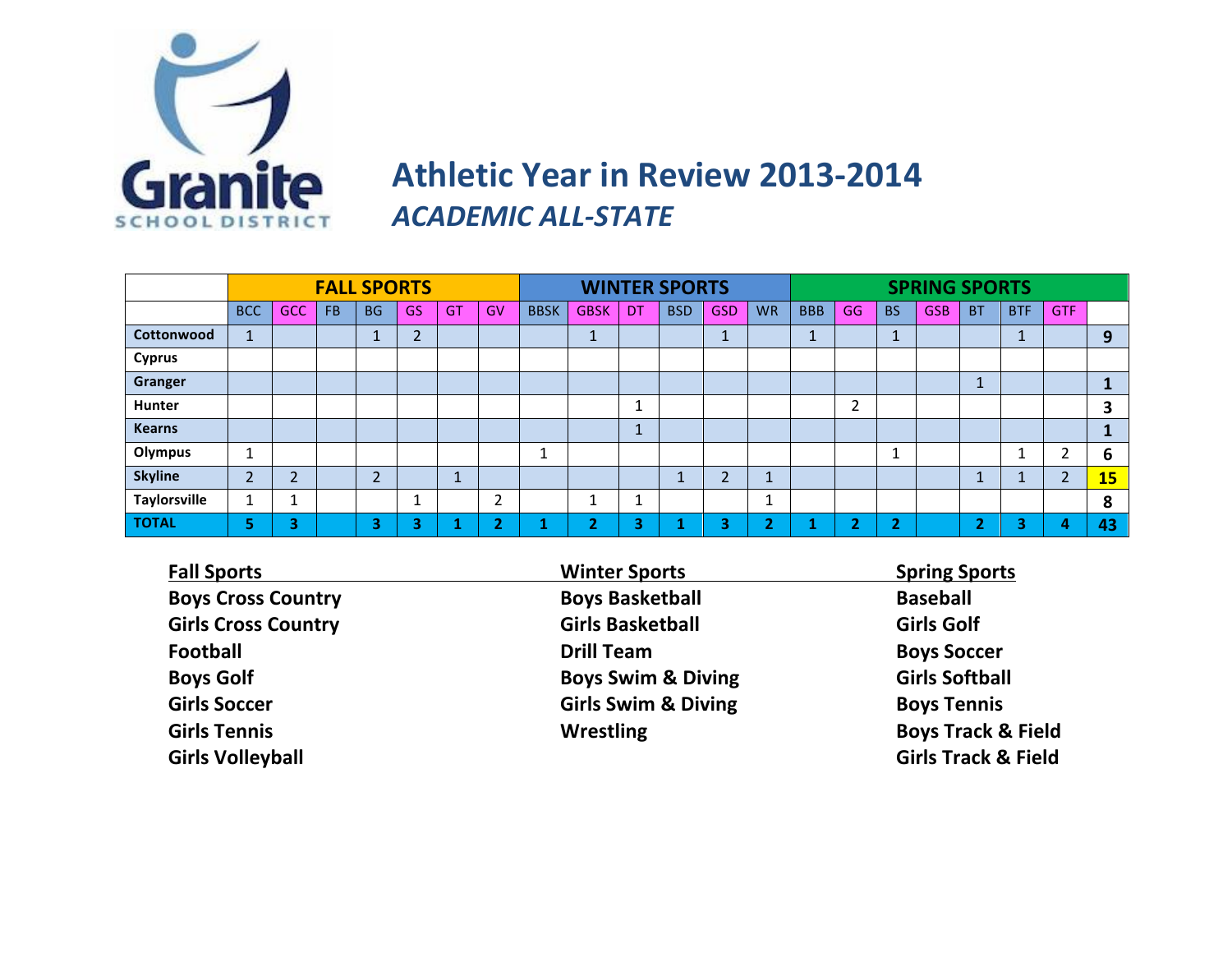

### **Athletic Year in Review 2013-2014 STATE PLACE AND FINISH**

|                     |            |                          |           | <b>FALL SPORTS</b> |    |                          |    | <b>WINTER SPORTS</b> |             |    |                          |            |           | <b>SPRING SPORTS</b> |    |                                |            |           |            |            |
|---------------------|------------|--------------------------|-----------|--------------------|----|--------------------------|----|----------------------|-------------|----|--------------------------|------------|-----------|----------------------|----|--------------------------------|------------|-----------|------------|------------|
|                     | <b>BCC</b> | GCC                      | <b>FB</b> | <b>BG</b>          | GS | <b>GT</b>                | GV | <b>BBSK</b>          | <b>GBSK</b> | DT | <b>BSD</b>               | <b>GSD</b> | <b>WR</b> | <b>BBB</b>           | GG | <b>BS</b>                      | <b>GSB</b> | <b>BT</b> | <b>BTF</b> | <b>GTF</b> |
| Cottonwood          | 15         |                          | 16        |                    | 16 |                          | 16 |                      | 16          |    | $\circ$<br>$\circ$       | 12         | 21        | 16                   | 14 |                                |            | 13        | 19         |            |
| <b>Cyprus</b>       |            |                          |           |                    |    |                          |    |                      |             |    | 23                       | 22         | 25        | 16                   |    | 8                              |            |           |            |            |
| Granger             |            |                          |           |                    |    |                          | 16 |                      | 16          |    |                          |            | 20        |                      | 20 | 16                             | 16         |           | 20         |            |
| <b>Hunter</b>       | 14         | 15                       | 16        |                    | 16 |                          | 16 | 16                   | 16          |    | a                        |            | 25        | 16                   | 15 | 8                              | 12         |           |            |            |
| <b>Kearns</b>       |            |                          |           |                    |    |                          |    | 8                    |             |    |                          | 8          | 12        | 16                   |    |                                |            |           | 16         | 26         |
| Olympus             |            |                          | 4         |                    |    | $\overline{\phantom{0}}$ | 12 | 4                    |             |    | 18                       | 12         | 10        |                      |    | 16                             | b          |           |            | 16         |
| <b>Skyline</b>      |            | $\overline{\phantom{a}}$ | 16        |                    |    | 6                        | 12 | 16                   | h<br>∠      |    | $\overline{\phantom{a}}$ |            | 14        |                      | 9  | $\overline{\phantom{a}}$<br>ш. |            | 9         | 13         | 21         |
| <b>Taylorsville</b> |            | 16                       | 16        |                    |    |                          |    | 16                   | 16          |    | 21                       |            | 14        |                      | 19 | ິດ                             |            |           |            | 20         |

| <b>Fall Sports</b>         | <b>Winter Sports</b>           | <b>Spring Sports</b>           |
|----------------------------|--------------------------------|--------------------------------|
| <b>Boys Cross Country</b>  | <b>Boys Basketball</b>         | <b>Baseball</b>                |
| <b>Girls Cross Country</b> | <b>Girls Basketball</b>        | <b>Girls Golf</b>              |
| <b>Football</b>            | <b>Drill Team</b>              | <b>Boys Soccer</b>             |
| <b>Boys Golf</b>           | <b>Boys Swim &amp; Diving</b>  | <b>Girls Softball</b>          |
| <b>Girls Soccer</b>        | <b>Girls Swim &amp; Diving</b> | <b>Boys Tennis</b>             |
| <b>Girls Tennis</b>        | <b>Wrestling</b>               | <b>Boys Track &amp; Field</b>  |
| <b>Girls Volleyball</b>    |                                | <b>Girls Track &amp; Field</b> |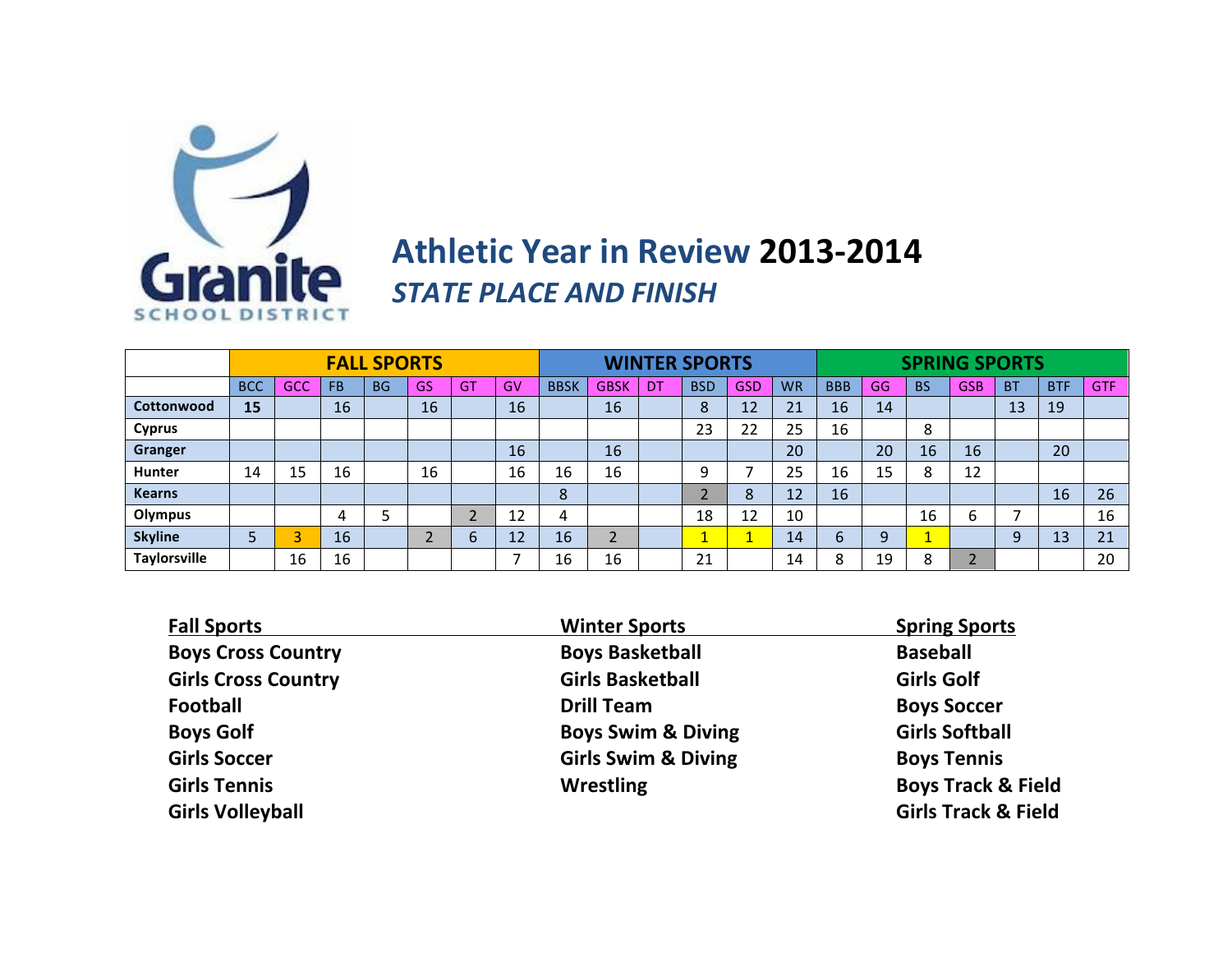

### **Athletic Year in Review 2013-2014 REGION FINISHES**

|                                                                                   |            |            |           | <b>FALL SPORTS</b> |    |           |                          |             |             |           | <b>WINTER SPORTS</b> |            |           | <b>SPRING SPORTS</b> |              |           |            |           |            | 1 <sup>st</sup>          |                         |
|-----------------------------------------------------------------------------------|------------|------------|-----------|--------------------|----|-----------|--------------------------|-------------|-------------|-----------|----------------------|------------|-----------|----------------------|--------------|-----------|------------|-----------|------------|--------------------------|-------------------------|
|                                                                                   | <b>BCC</b> | <b>GCC</b> | <b>FB</b> | <b>BG</b>          | GS | <b>GT</b> | <b>GV</b>                | <b>BBSK</b> | <b>GBSK</b> | DT        | <b>BSD</b>           | <b>GSD</b> | <b>WR</b> | <b>BBB</b>           | GG           | <b>BS</b> | <b>GSB</b> | <b>BT</b> | <b>BTF</b> | <b>GTF</b>               |                         |
| Cottonwood                                                                        | 3          | 6          | 3         |                    | 5  |           | 4                        | 6           |             | 5         |                      |            | 6         |                      | 3            | 5         |            | 4         | b          | 6                        | 3                       |
| <b>Cyprus</b>                                                                     | 8          | 8          | 6         | 8                  |    |           | 6                        | 8           |             | 3         |                      |            | 5         | 4                    | 8            | 3         |            | 8         | O<br>ົ     | 8                        |                         |
| Granger                                                                           | 6          | 6          |           | 6                  | 6  | 6         | 3                        | 5           |             | 4         | 6                    | 6          | 4         | 5                    | 6            | 3         | 4          | 6         | 3          | 4                        | $\overline{\mathbf{2}}$ |
| <b>Hunter</b>                                                                     | 4          | 4          | C.        |                    |    |           | C.                       |             | 4           | C.        |                      | 3          | 6         | 4                    | ົ            | 4         | ጎ          |           |            | h                        |                         |
| <b>Kearns</b>                                                                     | ⇁          |            |           | 7                  | 8  | 8         | $\overline{\phantom{a}}$ |             | 8           | 4         |                      | C.         | 5         | ∍                    | ⇁            | 8         |            | 6         | 4          | $\overline{\phantom{a}}$ |                         |
| <b>Olympus</b>                                                                    | 5          |            |           |                    |    |           | 4                        |             |             | 3         | ∍                    |            | ำ         | 4                    | 5            | ຳ         |            |           | b          | 4                        | 3                       |
| <b>Skyline</b>                                                                    | 4          |            |           |                    |    | C.        |                          | 4           | 3           | <b>NA</b> |                      |            | 4         | и                    | $\mathbf{D}$ |           |            |           |            | 6                        |                         |
| <b>Taylorsville</b>                                                               | 5          | 4          |           | 4                  |    | 4         |                          |             | 3           | 3         | э                    |            | ำ         |                      | 5            |           |            |           |            | 5                        | 6                       |
| Granite School District High Schools won 23 REGION CHAMPIONSHIPS during 2013-2014 |            |            |           |                    |    |           |                          |             |             |           |                      |            |           |                      |              |           |            |           |            |                          |                         |

| <b>Winter Sports</b>           | <b>Spring Sports</b>           |
|--------------------------------|--------------------------------|
| <b>Boys Basketball</b>         | <b>Baseball</b>                |
| <b>Girls Basketball</b>        | <b>Girls Golf</b>              |
| <b>Drill Team</b>              | <b>Boys Soccer</b>             |
| <b>Boys Swim &amp; Diving</b>  | <b>Girls Softball</b>          |
| <b>Girls Swim &amp; Diving</b> | <b>Boys Tennis</b>             |
| <b>Wrestling</b>               | <b>Boys Track &amp; Field</b>  |
|                                | <b>Girls Track &amp; Field</b> |
|                                |                                |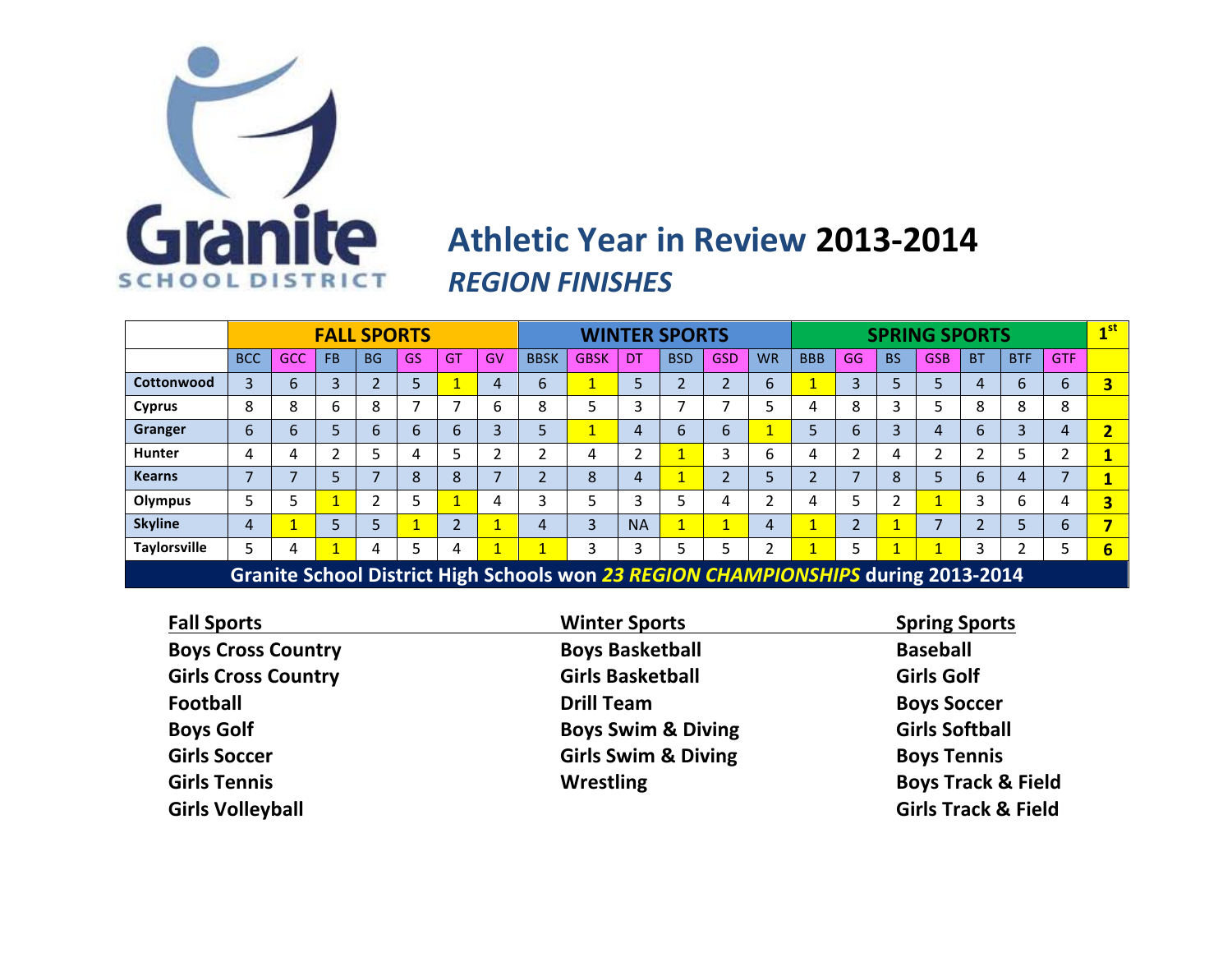

## **Athletic Year in Review 2013-2014 Academic All-State**

| <b>Sport</b>             | <b>School</b>       | <b>WOMEN</b>                 | <b>Sport</b>             | <b>School</b>       | <b>MEN</b>              |
|--------------------------|---------------------|------------------------------|--------------------------|---------------------|-------------------------|
|                          |                     | <b>Name</b>                  |                          |                     | <b>Name</b>             |
| <b>Tennis</b>            | <b>Skyline</b>      | Jennifer Li                  | Golf                     | Cottonwood          | <b>Daniel Netelbeek</b> |
| <b>Cross Country</b>     | <b>Taylorsville</b> | Vivan H. Nguyen              | Golf                     | <b>Skyline</b>      | <b>Jonathan White</b>   |
| <b>Cross Country</b>     | <b>Skyline</b>      | <b>Lauren Monson</b>         | Golf                     | <b>Skyline</b>      | <b>Robert Merkley</b>   |
| <b>Cross Country</b>     | <b>Skyline</b>      | <b>Jessica Anstee</b>        | <b>Cross Country</b>     | Cottonwood          | <b>Jacob Reschke</b>    |
| <b>Soccer</b>            | Cottonwood          | <b>Antonia Gooch</b>         | <b>Cross Country</b>     | <b>Taylorsville</b> | <b>Daniel Betrand</b>   |
| <b>Soccer</b>            | Cottonwood          | <b>Kora Temme</b>            | <b>Cross Country</b>     | <b>Olympus</b>      | <b>Nathan Stringham</b> |
| <b>Soccer</b>            | <b>Taylorsville</b> | <b>Abby Oligario</b>         | <b>Cross Country</b>     | <b>Skyline</b>      | Nickola Todorov         |
| <b>Volleyball</b>        | <b>Taylorsville</b> | <b>Moevanu Jameson</b>       | <b>Cross Country</b>     | <b>Skyline</b>      | <b>Jack Evans</b>       |
| <b>Volleyball</b>        | <b>Taylorsville</b> | <b>Matysen Evensen</b>       | <b>Basketball</b>        | <b>Olympus</b>      | <b>Alex Williams</b>    |
| <b>Basketball</b>        | Cottonwood          | Rebecca Bromley-Dulfano      | <b>Wrestling</b>         | <b>Tavlorsville</b> | <b>Roy Nash</b>         |
| <b>Basketball</b>        | <b>Taylorsville</b> | *Matysen Evensen             | <b>Wrestling</b>         | <b>Skyline</b>      | <b>Cody Walker</b>      |
| <b>Drill</b>             | <b>Hunter</b>       | <b>Ivy Lunceford</b>         | <b>Swimming</b>          | <b>Skyline</b>      | <b>Steven Deng</b>      |
| <b>Drill</b>             | <b>Taylorsville</b> | <b>Regan Eggli</b>           | <b>Tennis</b>            | <b>Granger</b>      | <b>Derek Dapp</b>       |
| <b>Drill</b>             | <b>Kearns</b>       | <b>Aubrey Bodily</b>         | <b>Tennis</b>            | <b>Skyline</b>      | <b>Joshua Garff</b>     |
| <b>Swimming</b>          | Cottonwood          | <b>Madison Callaway</b>      | <b>Baseball</b>          | Cottonwood          | <b>Dylan Cooley</b>     |
| <b>Swimming</b>          | <b>Skyline</b>      | <b>Janie Saviers-Steiger</b> | <b>Soccer</b>            | Cottonwood          | <b>Daniel Netelbeek</b> |
| <b>Swimming</b>          | <b>Skyline</b>      | *Jessica Anstee              | <b>Soccer</b>            | <b>Olympus</b>      | Palani Thangaraj        |
| Golf                     | <b>Hunter</b>       | *Ivy Lunceford               | <b>Track &amp; Field</b> | Cottonwood          | *Jacob Reschke          |
| Golf                     | <b>Hunter</b>       | Van Do                       | <b>Track &amp; Field</b> | <b>Olympus</b>      | *Nathan Stringham       |
| <b>Track &amp; Field</b> | <b>Skyline</b>      | **Jessica Anstee             | <b>Track &amp; Field</b> | <b>Skyline</b>      | *Nikola Todorov         |
| <b>Track &amp; Field</b> | <b>Skyline</b>      | *Lauren Monson               |                          |                     |                         |
| <b>Track &amp; Field</b> | <b>Taylorsville</b> | **Matysen Evensen            |                          |                     |                         |
| <b>Track &amp; Field</b> | <b>Taylorsville</b> | *Vivan Nguyen                |                          |                     |                         |

| <b>Sport</b>             | <b>School</b>       | <b>MEN</b>              |  |  |
|--------------------------|---------------------|-------------------------|--|--|
|                          |                     | <b>Name</b>             |  |  |
| Golf                     | Cottonwood          | <b>Daniel Netelbeek</b> |  |  |
| Golf                     | <b>Skyline</b>      | <b>Jonathan White</b>   |  |  |
| <b>Golf</b>              | <b>Skyline</b>      | <b>Robert Merkley</b>   |  |  |
| <b>Cross Country</b>     | Cottonwood          | <b>Jacob Reschke</b>    |  |  |
| <b>Cross Country</b>     | <b>Taylorsville</b> | <b>Daniel Betrand</b>   |  |  |
| <b>Cross Country</b>     | <b>Olympus</b>      | <b>Nathan Stringham</b> |  |  |
| <b>Cross Country</b>     | <b>Skyline</b>      | Nickola Todorov         |  |  |
| <b>Cross Country</b>     | <b>Skyline</b>      | <b>Jack Evans</b>       |  |  |
| <b>Basketball</b>        | <b>Olympus</b>      | <b>Alex Williams</b>    |  |  |
| <b>Wrestling</b>         | <b>Taylorsville</b> | <b>Roy Nash</b>         |  |  |
| <b>Wrestling</b>         | <b>Skyline</b>      | <b>Cody Walker</b>      |  |  |
| <b>Swimming</b>          | <b>Skyline</b>      | <b>Steven Deng</b>      |  |  |
| <b>Tennis</b>            | Granger             | <b>Derek Dapp</b>       |  |  |
| <b>Tennis</b>            | <b>Skyline</b>      | <b>Joshua Garff</b>     |  |  |
| <b>Baseball</b>          | Cottonwood          | <b>Dylan Cooley</b>     |  |  |
| <b>Soccer</b>            | Cottonwood          | <b>Daniel Netelbeek</b> |  |  |
| <b>Soccer</b>            | <b>Olympus</b>      | Palani Thangaraj        |  |  |
| <b>Track &amp; Field</b> | Cottonwood          | *Jacob Reschke          |  |  |
| <b>Track &amp; Field</b> | <b>Olympus</b>      | *Nathan Stringham       |  |  |
| <b>Track &amp; Field</b> | <b>Skyline</b>      | *Nikola Todorov         |  |  |

\*2X Academic Athlete / \*\* 3X Academic Athlete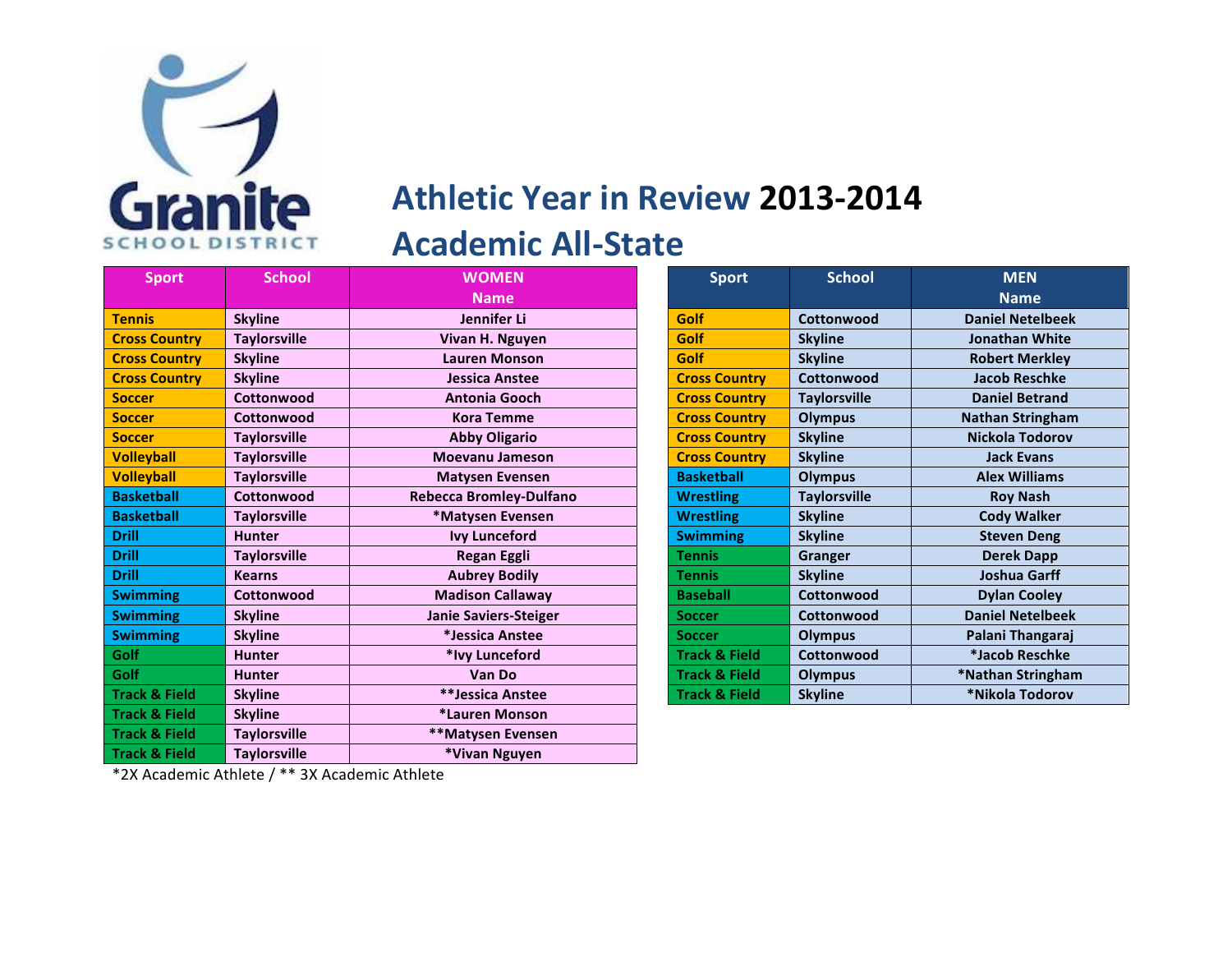

**GIRLS INDIVIDUAL STATE PLACE WINNERS 2013-2014** 

| <b>Sport</b>         | <b>Event</b>            | <b>School</b>  | <b>Name</b>                             | <b>Grade</b> | <b>State Place</b>               |
|----------------------|-------------------------|----------------|-----------------------------------------|--------------|----------------------------------|
| <b>Tennis</b>        | 2 <sup>nd</sup> Singles | Cottonwood     | Cassidy Brown                           | 12           | Top 4                            |
|                      | 3 <sup>rd</sup> Singles | Cottonwood     | Victoria Hekking                        | 10           | Top 4                            |
|                      | $1st$ Singles           | Olympus        | McKenna Lloyd                           | 10           | Top 8                            |
|                      | $3rd$ Singles           | Olympus        | <b>Emily Watts</b>                      | 12           | Top 4                            |
|                      | 1 <sup>st</sup> Doubles | <b>Olympus</b> | <b>Megan Bell &amp; Haleigh Downing</b> | 12/12        | <b>STATE CHAMPS</b>              |
|                      | 2 <sup>nd</sup> Doubles | Olympus        | Hannah Durham & Zaylie Collins          | 12/9         | Top 4                            |
|                      | 3 <sup>rd</sup> Singles | <b>Skyline</b> | <b>Sarah Cassell</b>                    | 11           | <b>STATE CHAMP</b>               |
| <b>Cross Country</b> | 3 mile                  | Skyline        | Caroline Weiler                         | 12           | 8 <sup>th</sup> Place            |
| <b>Diving</b>        | <b>Diving</b>           | Cottonwood     | Reagan Callaway                         |              | $2nd$ Place                      |
|                      | <b>Diving</b>           | <b>Skyline</b> | <b>Elaina Thomas</b>                    |              | 4 <sup>th</sup> Place            |
|                      | <b>Diving</b>           | Olympus        | <b>Taylor Aucutt</b>                    |              | $5th$ Place                      |
| Swimming             | 50 Yard Freestyle       | <b>Hunter</b>  | Claire Jackson                          | 10           | 3rd Place                        |
|                      |                         | Skyline        | <b>Claire Brooks</b>                    | 10           | 4 <sup>th</sup> Place            |
|                      |                         | Skyline        | Ali Dibble                              | 11           | $6th$ Place                      |
|                      | 100 Yard Backstroke     | Skyline        | Ali Dibble                              | 11           | $2nd$ Place                      |
|                      |                         | Kearns         | Alisa Gouge                             | 12           | $4th$ Place                      |
|                      | 100 Yard Breaststroke   | Olympus        | Laura Spencer                           | 12           | $5th$ Place                      |
|                      |                         | Skyline        | Dani Zebelean                           | 11           | $\overline{6}^{\text{th}}$ Place |
|                      | 100 Yard Butterfly      | <b>Skyline</b> | <b>Lillian Moore</b>                    | 12           | <b>STATE CHAMP</b>               |
|                      | 100 Yard Freestyle      | <b>Hunter</b>  | <b>Claire Jackson</b>                   | 10           | <b>STATE CHAMP</b>               |
|                      |                         | Skyline        | <b>Claire Brooks</b>                    | 10           | 2 <sup>nd</sup> Place            |
|                      | 200 Yard Freestyle      | Skyline        | Audrey Miller                           | 12           | $3rd$ Palce                      |
|                      |                         | Skyline        | Sophie Brooks                           | 12           | $5th$ Place                      |
|                      |                         | Skyline        | Jordyn Weight                           | 12           | $6th$ Place                      |
|                      | 200 Yard IM             | Skyline        | Lillian Moore                           | 12           | 2 <sup>nd</sup> Place            |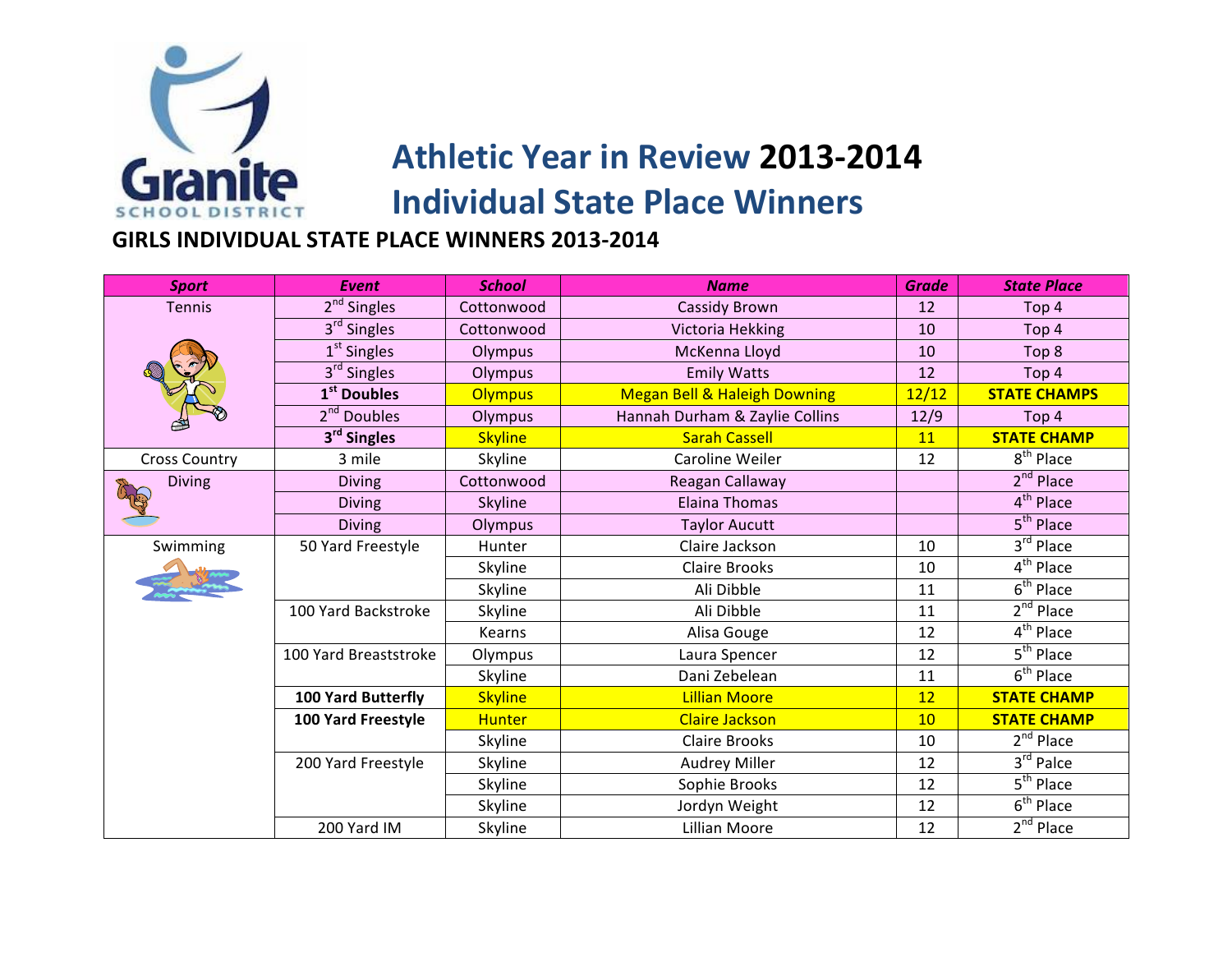

**GIRLS INDIVIDUAL STATE PLACE WINNERS 2013-2014 (Continued)** 

| <b>Sport</b> | <b>Event</b>              | <b>School</b>       | <b>Name</b>                                | <b>Grade</b> | <b>State Place</b>               |
|--------------|---------------------------|---------------------|--------------------------------------------|--------------|----------------------------------|
| Swimming     | 200 Yard IM               | Cottonwood          | <b>Rachel Anders</b>                       | 10           | 3rd Place                        |
|              |                           | Kearns              | Alisa Gouge                                | 12           | 3rd Place                        |
|              |                           | Olympus             | Laura Spencer                              | 12           | 6 <sup>th</sup> Place            |
|              | 200 Yard Medley           | <b>Skyline</b>      | Ali Dibble (11), Dani Zebelean (11)        |              | <b>STATE CHAMPS</b>              |
|              | Relay                     |                     | Lillain Moore (12), Sophie Brooks (12)     |              |                                  |
|              | 200 Yard Freestyle        | <b>Skyline</b>      | Sophie Brooks (12), Shelby Dibble (10)     |              | <b>STATE CHAMPS</b>              |
|              | Relay                     |                     | Claire Brooks (10), Lillian Moore (12)     |              |                                  |
|              |                           | Hunter              | Claire Jackson (10), Sahe Simonson (12)    |              | $2nd$ Place                      |
|              |                           |                     | Chelsea Weaver (11), Mikayla Bambrick (11) |              |                                  |
|              |                           | Kearns              | Anna Parkinson (11), Jessica Fullmer (11)  |              | 5 <sup>th</sup> Place            |
|              |                           |                     | Whitney Bloomquist (12), Alisa Gouge (12)  |              |                                  |
|              | <b>400 Yard Freestyle</b> | <b>Skyline</b>      | Audrey Miller (12), Ali Dibble (11)        |              | <b>STATE CHAMPS</b>              |
|              | Relay                     |                     | Claire Brooks (10), Lillian Moore (12)     |              |                                  |
|              |                           | Hunter              | Claire Jackson (10), Shae Simonson (12)    |              |                                  |
|              |                           |                     | Chelsea Weaver (11), Mikayla Bambrick (11) |              |                                  |
|              | 500 Yard Freestyle        | Skyline             | <b>Audrey Miller</b>                       | 12           | 3rd Place                        |
|              |                           | Olympus             | Abby Loden                                 | 12           | $\overline{5}^{\text{th}}$ Place |
|              | <b>5A Shot Put</b>        | <b>Taylorsville</b> | Jodeci Limatua                             | 11           | $8th$ Place                      |
|              | <b>4A Shot Put</b>        | <b>Kearns</b>       | Romina Acosta                              | 10           | 9 <sup>th</sup> Place            |
|              | 4A High Jump              | Olympus             | Haruka Endo                                | 11           | 6 <sup>th</sup> Place            |
|              | 5A 4x400                  | Granger             |                                            |              | $9th$ Place                      |
|              | 4A 200 meter              | Olympus             | <b>Cassidy Pinnock</b>                     | 11           | $6th$ Place                      |
|              | 4A 300 Meter Hurdles      | <b>Kearns</b>       | Yolidan Rodriguez                          | 10           | 8 <sup>th</sup> Place            |
|              | 4A 400 meter              | <b>Olympus</b>      | <b>Cassidy Pinnock</b>                     | 11           | 2 <sup>nd</sup> Place            |
|              | 5A 100 meter              | <b>Taylorsville</b> | Emma Schroeder                             | 10           | 8 <sup>th</sup> Place            |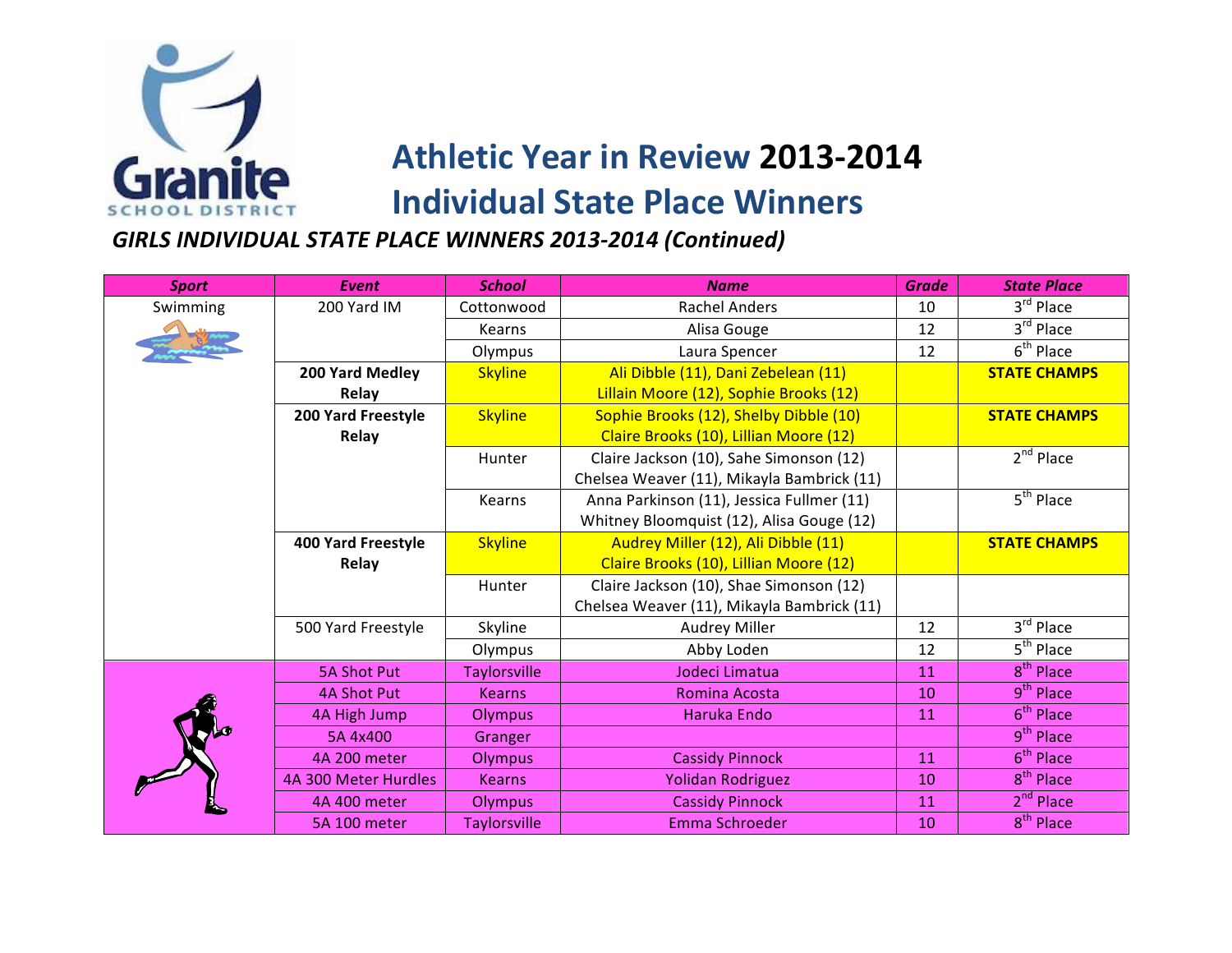

# **Athletic Year in Review 2013-2014**

### **Individual State Place Winners**

#### **GIRLS INDIVIDUAL STATE PLACE WINNERS 2013-2014 (Continued)**

| ر ک  | 3200 meter<br>4А | <b>Skyline</b> | Lauren Monson   | -- | 8" Place  |
|------|------------------|----------------|-----------------|----|-----------|
| т∞ти | 3200 meter<br>4А | <b>Skyline</b> | Caroline Weiler | -- | $m$ Place |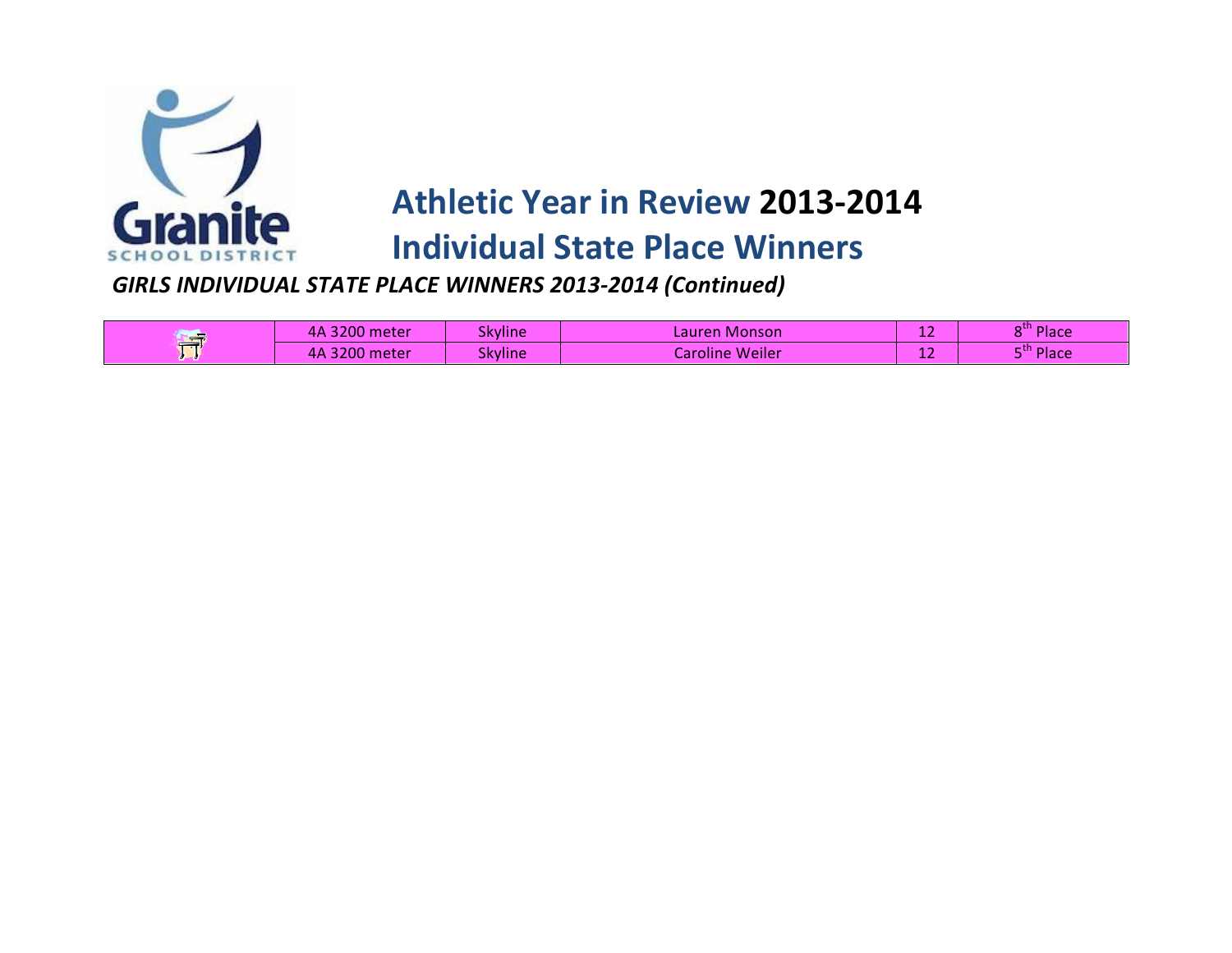

#### **BOYS INDIVIDUAL STATE PLACE WINNERS 2013-2014**

| <b>Sport</b>    | Event                     | <b>School</b>  | <b>Name</b>                               | <b>Grade</b> | <b>State Place</b>    |
|-----------------|---------------------------|----------------|-------------------------------------------|--------------|-----------------------|
| Golf            |                           | Granger        | Henry Leng                                |              | $6th$ Place           |
| <b>Diving</b>   | <b>Diving</b>             | Skyline        | <b>Clark Manwaring</b>                    |              | $6th$ Place           |
| <b>Swimming</b> | 50 Yard Freestyle         | Skyline        | McKay Chamberlain                         | 11           | 2 <sup>nd</sup> Place |
|                 |                           | Skyline        | <b>Adam Shelton</b>                       | 10           | $3rd$ Place           |
|                 | 100 Yard Breaststroke     | Cottonwood     | Jonah Simon                               | 10           | $2nd$ Place           |
|                 |                           | <b>Kearns</b>  | <b>Nathan Peerce</b>                      | 12           | 2 <sup>nd</sup> Place |
|                 |                           | Skyline        | Cole Jackman                              | 10           | $6th$ Place           |
|                 | <b>100 Yard Butterfly</b> | <b>Kearns</b>  | <b>Bryce Pearson</b>                      | 12           | <b>STATE CHAMP</b>    |
|                 |                           | <b>Kearns</b>  | Mitchell Walker                           | 11           | $6th$ Place           |
|                 | 100 Yard Freestyle        | <b>Skyline</b> | <b>James Sorensen</b>                     | 12           | <b>STATE CHAMP</b>    |
|                 |                           | Skyline        | McKay Chamberlain                         | 11           | $2nd$ Place           |
|                 |                           | Skyline        | <b>Adam Shelton</b>                       | 10           | $4th$ Place           |
|                 |                           | Cottonwood     | Andrew Anderson                           | 11           | $4th$ Place           |
|                 |                           | <b>Kearns</b>  | Giles Walker                              | 11           | $6th$ Place           |
|                 | 200 Yard Freestyle        | <b>Skyline</b> | <b>James Sorensen</b>                     | 12           | <b>STATE CHAMP</b>    |
|                 |                           | Hunter         | Kyle Darling                              | 12           | 3rd Place             |
|                 |                           | Hunter         | Brayden Corbridge                         | 12           | $4th$ Place           |
|                 |                           | Olympus        | Stephen Western                           | 11           | $6th$ Place           |
|                 | 200 Yard IM               | Cottonwood     | Jonah Simon                               | 10           | 2 <sup>nd</sup> Place |
|                 |                           | Kearns         | <b>Bryce Pearson</b>                      | 12           | $3rd$ Place           |
|                 |                           | Kearns         | Nathan Peercy                             | 12           | 4 <sup>th</sup> Place |
|                 | <b>200 Yard Freestyle</b> | <b>Skyline</b> | James Sorensen (12), D. Steed (11)        |              | <b>STATE CHAMPS</b>   |
|                 | Relay                     |                | Adam Shelton (10), McKay Chamberlain (11) |              |                       |
|                 |                           | Kearns         | Walker Giles (11), Austin Snow (10)       |              | 3rd Place             |
|                 |                           |                | Mitchell Walker (11), Bryce Pearson (12)  |              |                       |
|                 |                           | Hunter         | Seth Kohler (11), Jaxzen Corbridge (10)   |              | $5th$ Place           |
|                 |                           |                | Brayden Colbridge (12), Kyle Darling (12) |              |                       |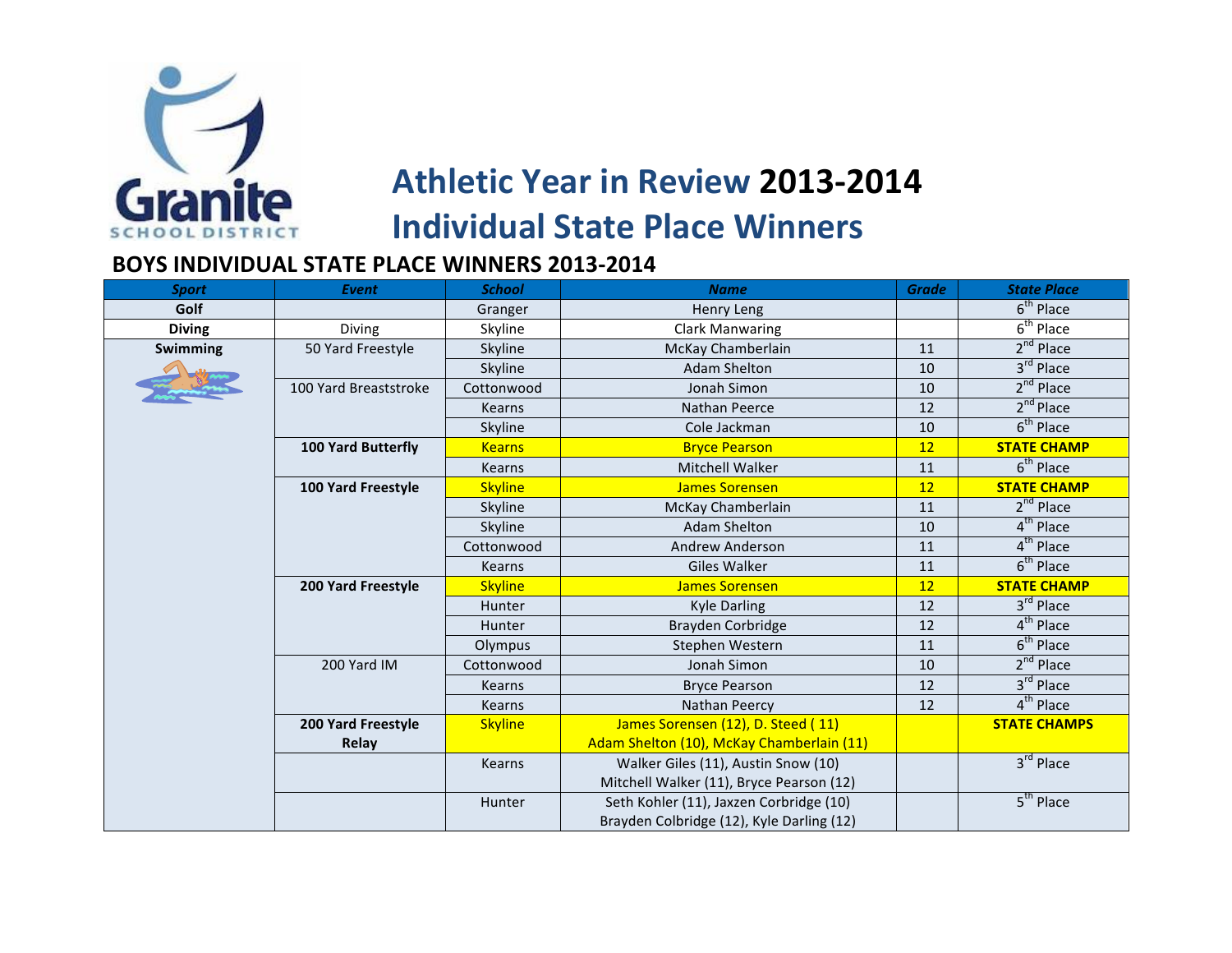

#### **BOYS INDIVIDUAL STATE PLACE WINNERS 2013-2014**

| <b>Sport</b>     | <b>Event</b>              | <b>School</b>       | <b>Name</b>                                   | <b>Grade</b> | <b>State Place</b>    |
|------------------|---------------------------|---------------------|-----------------------------------------------|--------------|-----------------------|
| Swimming         | 200 Yard Medley           | <b>Kearns</b>       | Giles Walker (11), Nathan Peercy (12)         |              | 4 <sup>th</sup> Place |
|                  | Relay                     |                     | Mitchell Walker (11), Ben Monson (10)         |              |                       |
|                  |                           | Cottonwood          | Andrew Anderson (11), Jonah (10)              |              | $6th$ Place           |
|                  |                           |                     | Hagen Jensen (11), Caleb Roundy (12)          |              |                       |
|                  | <b>400 Yard Freestyle</b> | <b>Skyline</b>      | James Sorensen (12), D Steed (11)             |              | <b>STATE CHAMPS</b>   |
|                  | Relay                     |                     | Adam Shelton (10), McKay Chamberlain (11)     |              |                       |
|                  |                           | <b>Kearns</b>       | Walker Giles (11), Austin Snow (10)           |              | 3rd Place             |
|                  |                           |                     | Mitchell Walker (11), Bryce Pearson (12)      |              |                       |
|                  |                           | Cottonwood          | Andrew Anderson (11), Christopher Ferrin (12) |              | $6th$ Place           |
|                  |                           |                     | Caleb Roundy (12), Jonah Simon (10)           |              |                       |
|                  | 500 Yard Freestyle        | Hunter              | <b>Kyle Darling</b>                           | 12           | 3rd Place             |
|                  |                           | Olympus             | Stephen Western                               | 11           | $4th$ Place           |
|                  |                           | Skyline             | <b>Max Trevino</b>                            | 9            | $6th$ Place           |
| <b>Wrestling</b> | 120 lbs. (5A)             | Cottonwood          | Jacob Knapp                                   | 11           | $5th$ Place           |
|                  | 120 lbs. (4A)             | Skyline             | Caleb Monsen                                  | 10           | $6th$ Place           |
|                  | 126 lbs (4A)              | Olympus             | Lukas Erickson                                | 11           | 4 <sup>th</sup> Place |
|                  | 132 lbs. (4A)             | Kearns              | Austin Kennedy                                | 12           | $6th$ Place           |
|                  | 138 lbs. (4A)             | Olympus             | <b>Porter Treanor</b>                         | 12           | $4th$ Place           |
|                  | 145 lbs. (5A)             | Cottonwood          | Jed Diederich                                 | 12           | $3rd$ Place           |
|                  | 170 lbs. (4A)             | Olympus             | <b>Tosh Wilcox</b>                            | 12           | 3rd Place             |
|                  | 195 lbs. (4A)             | Skyline             | Jordon Crofts                                 | 10           | $2nd$ Place           |
|                  | 195 lbs. (4A)             | Olympus             | Peter Schafer                                 | 12           | 5 <sup>th</sup> Place |
|                  | 195 lbs. (5A)             | Taylorsville        | Brayden Nuffer                                | 12           | $5th$ Place           |
|                  | 220 lbs. (5A)             | <b>Taylorsville</b> | <b>Roy Nash</b>                               | 12           | <b>STATE CHAMP</b>    |
|                  | 220 lbs. (4A)             | <b>Kearns</b>       | <b>Colton Grossaint</b>                       | 12           | <b>STATE CHAMP</b>    |
|                  | 285 lbs. (5A)             | Granger             | <b>Dalton Mortensen</b>                       | 11           | 3rd Place             |
| <b>Tennis</b>    | $1st$ Single              | Olympus             | <b>Caleb Brand</b>                            | 11           | $2nd$ Place           |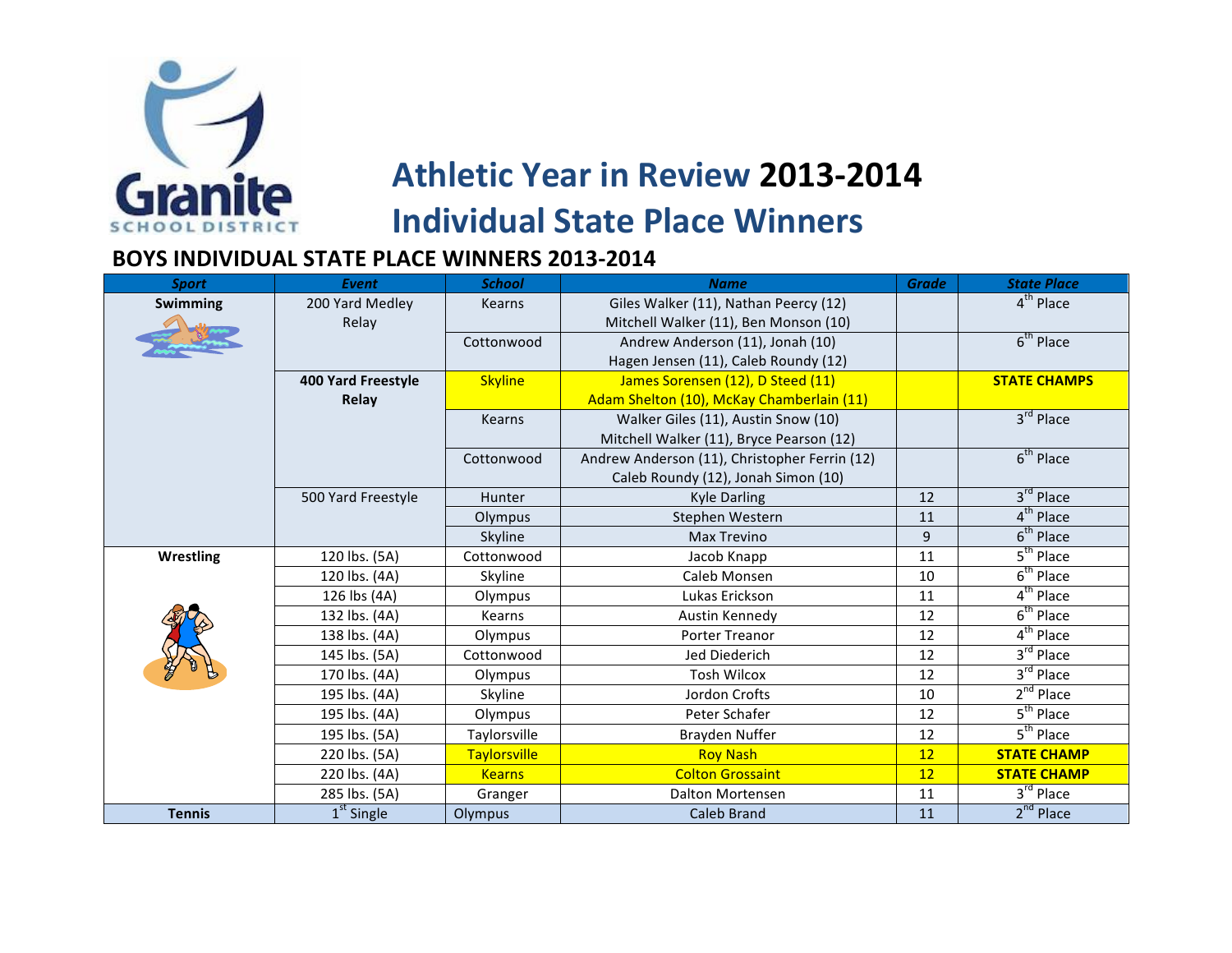|                          | $2nd$ Single            | Skyline       | Dawson Robb-Wilcox            | 9     | Top 4                                |
|--------------------------|-------------------------|---------------|-------------------------------|-------|--------------------------------------|
|                          | 3 <sup>rd</sup> Single  | Skyline       | Raleigh Sorbonne              | 10    | Top 8                                |
|                          | 1 <sup>st</sup> Doubles | Skyline       | Robbie Hall & Greg Lee        | 12/10 | Top 8                                |
|                          | 1 <sup>st</sup> Doubles | Olympus       | Alec Brown & John Caine       | 12/10 | Top 8                                |
|                          | 1 <sup>st</sup> Doubles | Cottonwood    | Henry Metcalf & Jonah Roberts | 11/11 | Top 8                                |
| <b>Track &amp; Field</b> | 5A Javelin              | Cottonwood    | <b>Curtis Bryner</b>          | 12    | $7^{\text{th}}$ Place                |
|                          | 4A Javelin              | Skyline       | James Bringard                | 12    | $5th$ Place                          |
|                          | 4A Long Jump            | <b>Kearns</b> | <b>Amone Finau</b>            | 11    | <b>STATE CHAMP</b>                   |
|                          | 4A High Jump            | Kearns        | Sione Finau                   | 9     | $8^{\text{th}}$ Place                |
|                          | 5A Pole Vault           | Taylorsville  | Kyle Vest                     | 12    | 10 <sup>th</sup> Place               |
|                          | 5A 4x400 Relay          | Granger       |                               |       | 8 <sup>th</sup> Place                |
|                          | 100 meter               | Taylorsville  | Emilio Salvador               | 12    | $9^{\text{th}}$ Place                |
|                          |                         |               |                               |       |                                      |
|                          | 4A 110 Meter Hurdles    | Kearns        | Sione Finau                   | 9     | $7^{\text{th}}$ Place<br>$2nd$ Place |